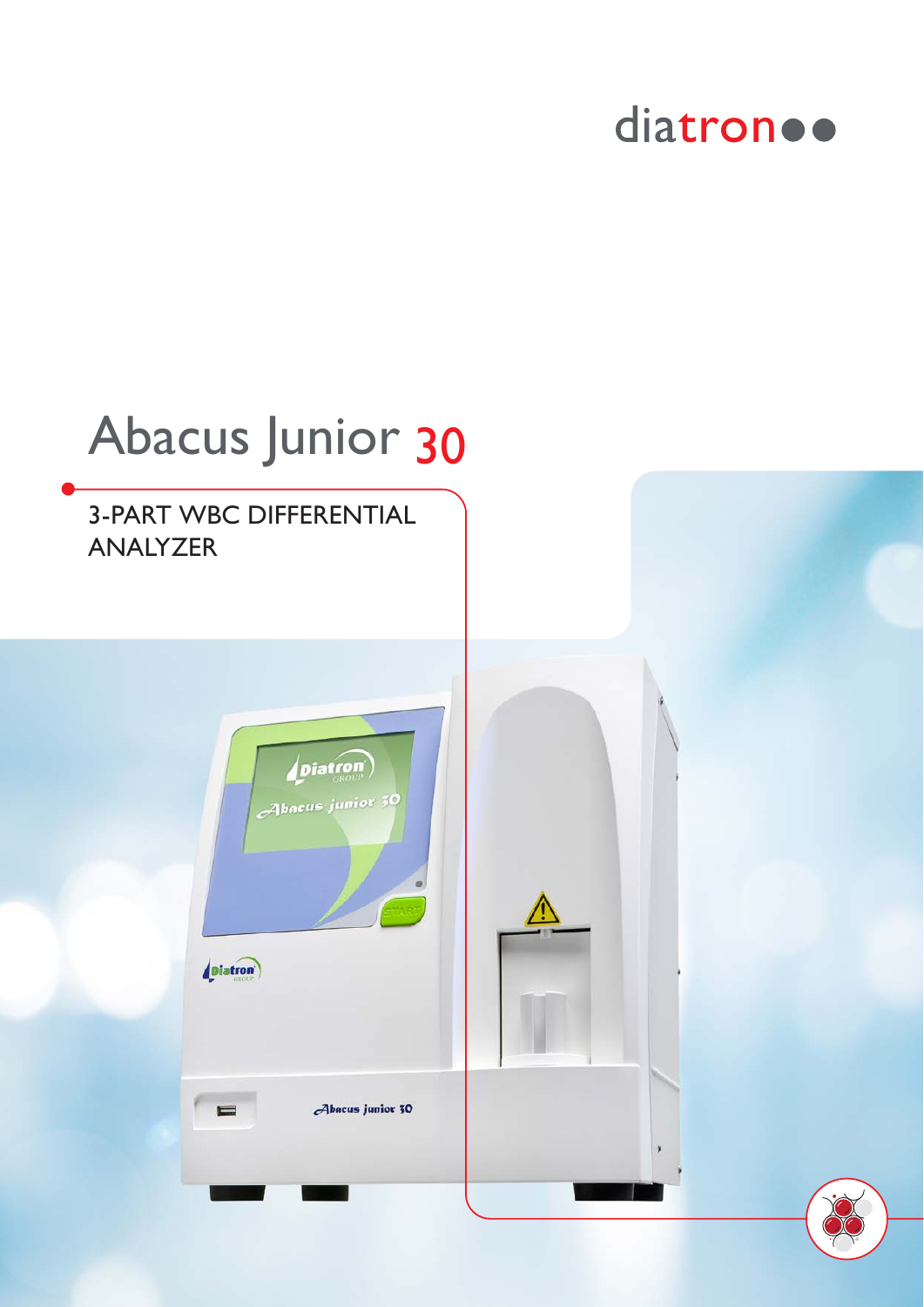# **ANALYZER OVERVIEW**

The Abacus Junior 30 is the first model in the Diatron range of hematology analyzers. It is a compact, bench top, 30 test/hour, 22 parameter, 3-part WBC differential system. The Abacus Junior 30 has a practical, simple to use color

touch screen with an easy to follow, intuitive user interface. The system is an ideal solution for the smaller clinic, laboratory or physician office that are looking for reliable, safe, accurate and easy to use instrumentation.

### BENEFITS AND KEY FEATURES

#### ACCURATE AND PRECISE RESULTS

- Proven impedance measurement technology with advanced flagging
- Clog detection and prevention with automatic system cleaning processes
- Comprehensive 22 parameter results with 3 histograms

#### USER FRIENDLY AND EASY TO OPERATE

- Easy to use high resolution touch screen with multi-language operating menu
- Recording of sample and quality control information is fast and efficient
- 3 USB ports and 1 USB-B port allows simple connection with external devices such as a host computer and printers
- Comprehensive QC package to provide informative statistics

#### OPERATOR SAFETY

- Unique sample rotor to reduce risk of biohazard exposure
- Self-cleaning procedures minimize daily maintenance

#### **CONFIDENCE**

- System uses easy to understand warning messages and sample flags
- Analyzer uses precision electronics and mechanical components to provide precise and reliable results
- Designed to use specific Diatron reagents to deliver the highest quality results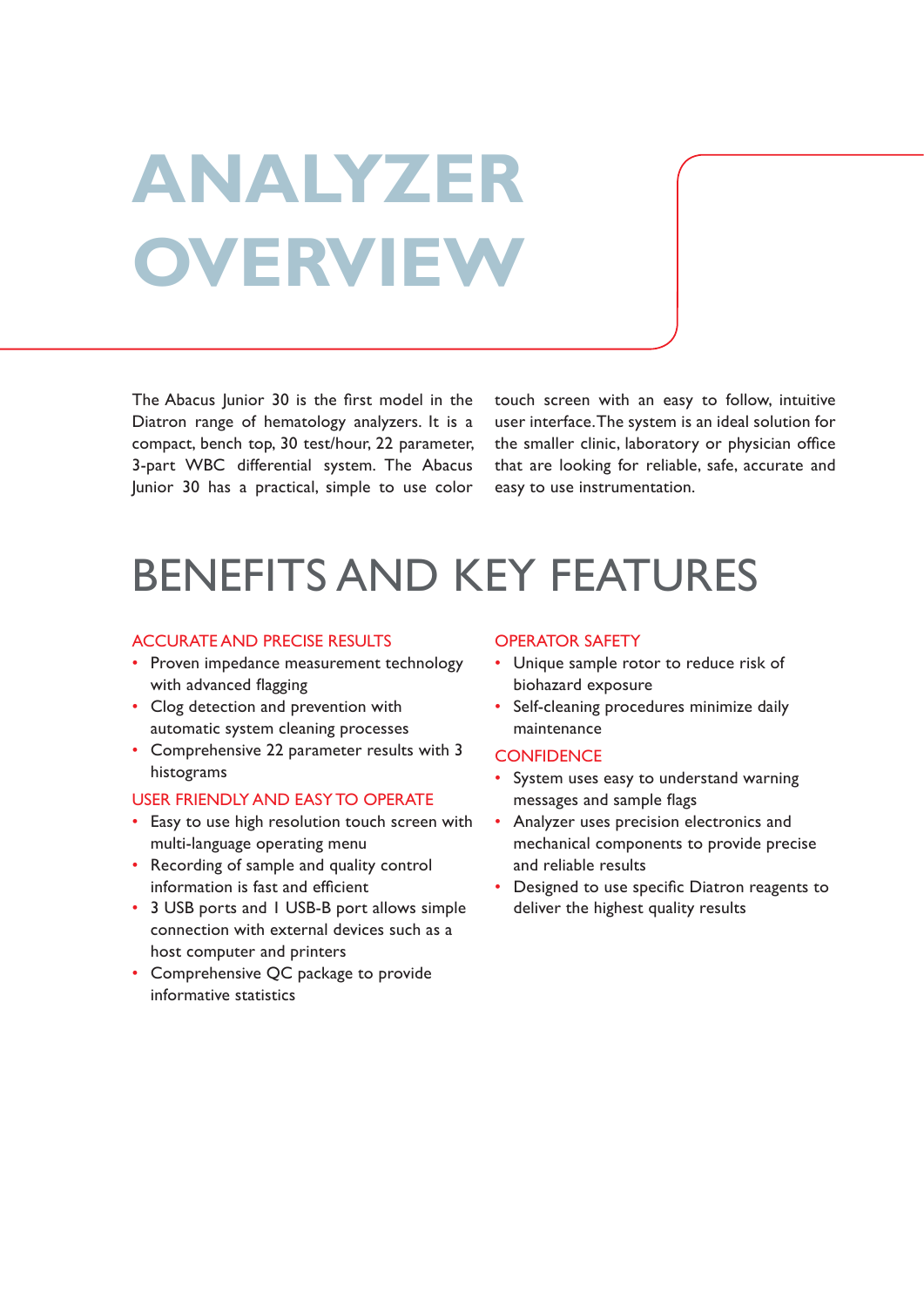### Abacus Junior 30

### DIATRON REAGENTS

Our systems comprise of two perfectly matched elements: analyzers and reagents. The optimum performance of our analyzer systems is only achieved when our matched reagents are used. Our ISO 13485 certified reagent manufacturing plant is designed to ensure the highest quality standards. All lots of reagent we manufacture are fully validated prior to release on each of our associated instruments for low background

counts, osmolality, pH and other critical parameters. Our diluent reagents contain no azide and our lyse reagents are cyanide free. Our highly stable reagents offer a shelf life of up to 36 months from the date of manufacture and up to 120 days of on-board stability. The combination of Diatron reagents and Diatron analyzers together ensure the best system performance and quality of results.